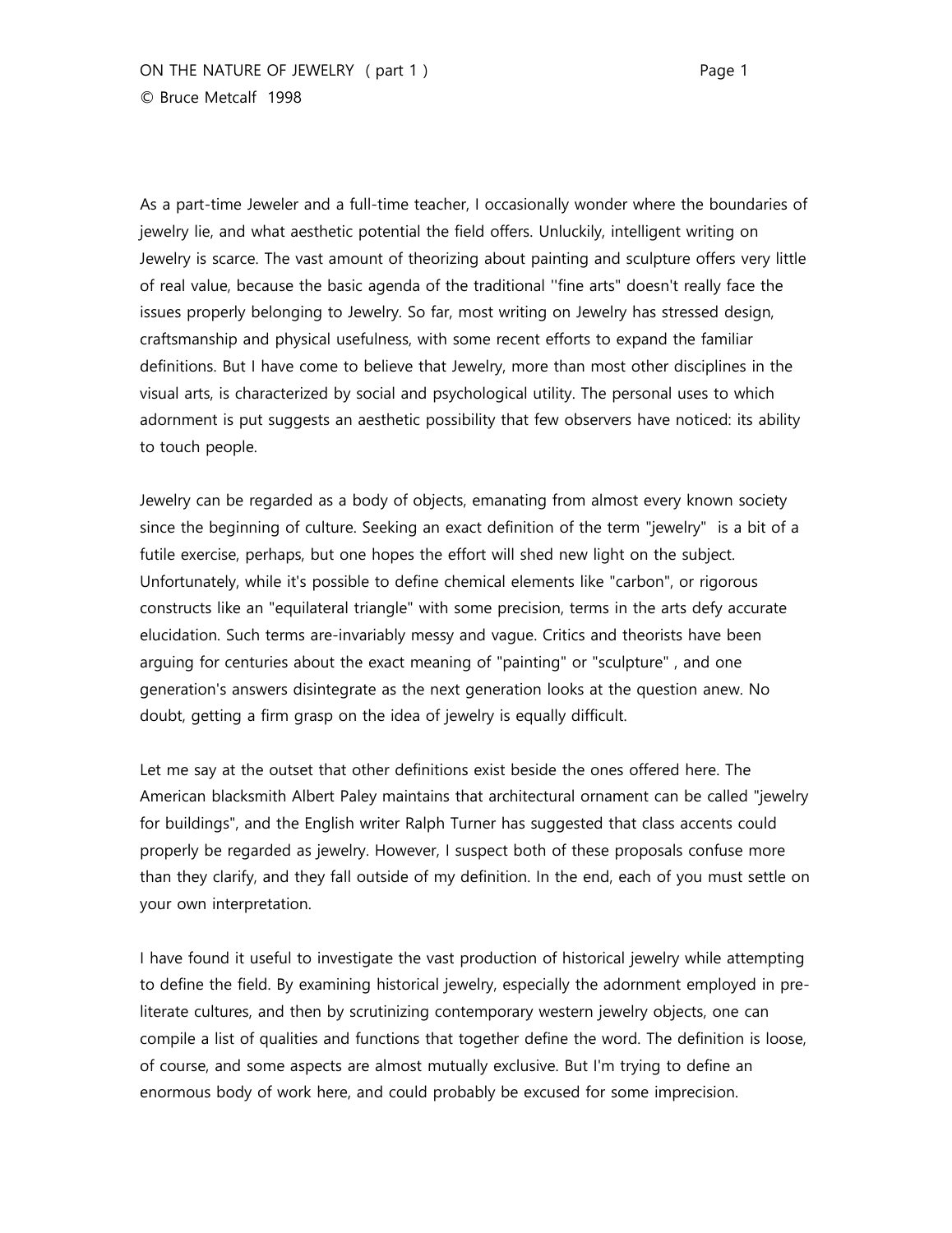I think that jewelry falls between sculpture on one side and garments on the other. Like sculpture, most jewelry consists of a physical object that has its own discrete existence. Some jewelers clearly intend their work to be viewed isolated from the human body. But unlike most sculpture, jewelry is also inextricable from the presence of a living person: most jewelry is made to be worn, or imagined being worn. So, like garments, the site of jewelry is the body. But unlike garments, jewelry is rarely made to protect people from heat, cold, precipitation and the gaze of our neighbors. Most ornament won't keep you warm and dry. The line between garments and jewelry is vague: certainly garments can be metal - chain mail, for instance - and jewelry can be made of fiber.

Similarly, the scale and enveloping quality of garments has become the province of jewelers: Caroline Broadhead's veils and Susanna Heron's hats come to mind. So, I think of jewelry as occupying a territory between sculpture and garments, overlapping both to a considerable degree, but also maintaining a distinct identity.

Traditionally, jewelry is made to be attached to the body or to clothing. As I said, the site of jewelry is the human body. Some types conform to the anatomy, as in rings, bracelets, necklaces, head-dresses and the like. (Most of these shapes are loops of some kind.) Other types of jewelry are designed to be fixed to garments, as in pins, penanular brooches, and buttons. Some varieties

demand alteration of the body itself, as in earrings for pierced ears, nose ornaments, and lip plugs or labrets. A vast array of other forms remain (hairpins, combs, barrettes, pasties, pocket watches, etc.) but the common element is that they are all fastened to the human form.

Jewelry has always been used to decorate the human figure. The word "decoration" calls up all kinds of evil connotations in the purified regions of modernism, but I use the term without any negative overtones. In formal terms the decorative function of jewelry has been to provide visual accents, color, contrast, and texture, as well as to focus attention to specific parts of the body. In these senses, jewelry serves as a compositional device in the layout of the human form.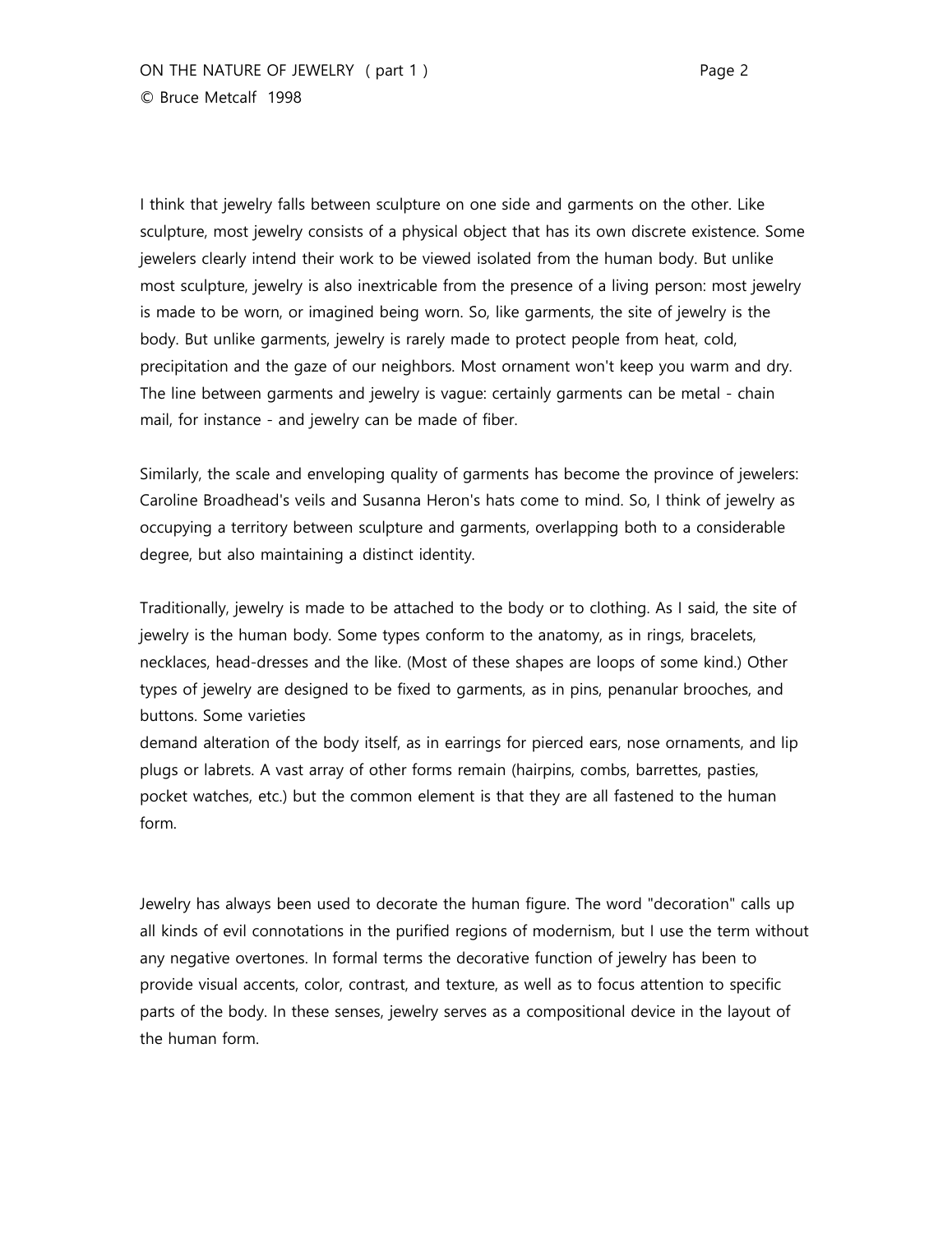But the urge to decorate satisfies psychological purposes, too. Jewelry beautifies, within the value system of the local culture, and sometimes renders the wearer socially or sexually desirable. One cannot underestimate the power of jewelry to enhance self-image and to alter social perceptions. A caricature of this effect might be found in the prototypical disco-era groovy guy, hoping to impress the chicks with four or five strands of gold chains about his neck.

Decoration can be more than the mindless application of gop. Especially in pre-literate cultures, most decoration is a carefully orchestrated collection of signs, each with particular meanings and overtones. As worn, jewelry constitutes a complex statement of social fact and personal fantasy, which other people in the same culture recognize and interpret. In spite of the bad rap that decoration has received from several generations of artists, critics, and teachers, personal ornamentation exerts a subtle control of the coded message the wearer imparts. What public relations is to large corporations, clothing, makeup, and jewelry are to the individual. On the body, decoration has a subtext.

Probably the most important subtext of jewelry is to mark social identity and status. Adornment has always been used to either distinguish or merge the wearer with social groupings. The coded information that societies evolve for jewelry can be employed to make the wearer different from his neighbors, or the same.

Military insignia do both, for instance. The stars that a general wears identify him as belonging to a particular branch of the armed forces (and thus the same as everyone else in the army) but also place him at a high rank (and thus in a superior class to majors and colonels and enlisted men). In civilian life, diamond rings and razor blades are equally coded. A large diamond announces wealth, the razor blade declares the wearer to be a lateblooming punk. Diamonds at a country club indicate likeness and a bid for acceptance, but in the same place, razor blades hung around the neck would elucidate suspicion and raised eyebrows. Probably, that would be exactly the intent. In each case, jewelry is instantly recognized as a marker, a cipher in a sign language.

Another traditional function of jewelry is to serve as a redeemable investment and a portable bank account. Women all over the world wear a substantial portion of their wealth in jewelry, which can be converted into goods and services should the need arise. In this way, Jewelry is also utilized as a life insurance policy, guaranteeing the survival of a woman's family in the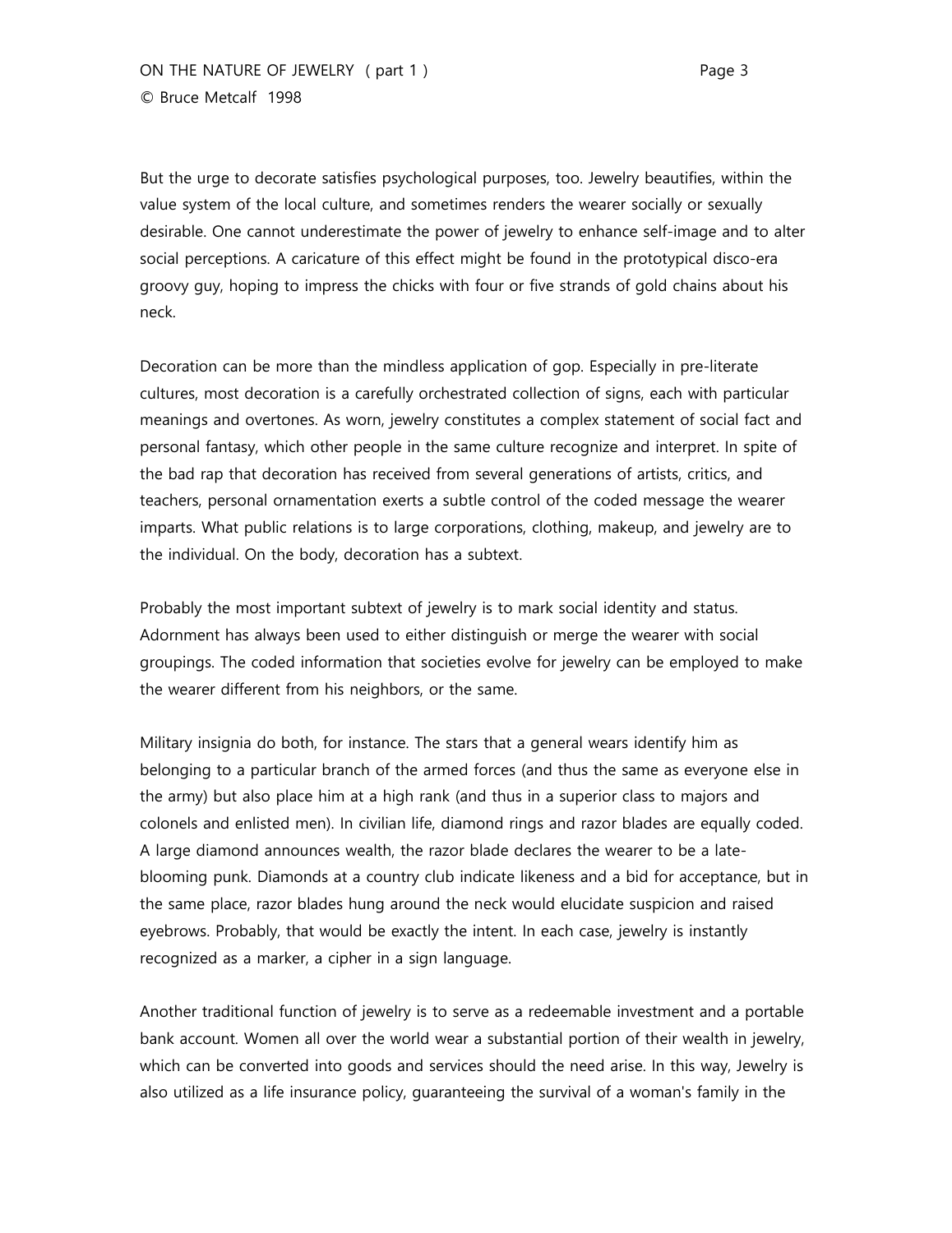event of her husband's death. For cultures lacking banking institutions, keeping wealth attached to the body offered a convenient alternative to a savings account. I suspect the form is also a safeguard against theft: a woman could always protest loudly when her investment was being stolen, and the small scale of jewelry allows wealth to be easily hidden.

For as long as we know, jewelry has been associated with the spiritual and the supernatural. Amulets and talismans appear in every culture, offering magical power and protection to the wearer. Sacred symbols are frequently made portable, as in cruciforms, stars of David, or Islamic protective hands. In these cases, the Jewelry object is a condensed symbol for an entire cosmology, summarizing the relation between God and person. The intimate contact between symbol and skin as jewelry is worn becomes a constant reminder of one's faith, and the promise of security and salvation. It's ironic that contemporary jewelers in secular cultures often find the mystical overtones of jewelry very attractive, as in the work of the American William Harper.

Each of these functions partially defines jewelry. Most ornament fulfills several functions simultaneously, setting up a layering of use and meaning that can be confusing and contradictory. Jewelry is still used for all of these industrialized Western countries, every bit as much as in preliterate societies. In spite of all our technical sophistication, people still use jewelry for much the same reasons as the most primitive of African tribesmen.

So far, I outlined five functions that traditionally have defined jewelry: attachment to the body, personal decoration, displaying socially meaningful codes, serving as portable and redeemable wealth, and mediation with the spiritual. But I think other constants have remained in the history of jewelry, and I'll try to name a few.

One such constant is the astonishingly wide variety of material employed for jewelry. The idea that metal is the medium of choice for adornment is a narrow Western European view, sanctified by tradition and education. Even in Europe, stone, wood, glass beads, leather, animal horn, coal, and human hair have been applied to jewelry-making. A cursory study of non-Western cultures reveals an even greater range: feathers, clay, cloth, straw, laquer, shell and dozens of other materials have all become adornment. The rebel Jewelers of the early 80's who disdained metal shocked only those who discount the world history of jewelry.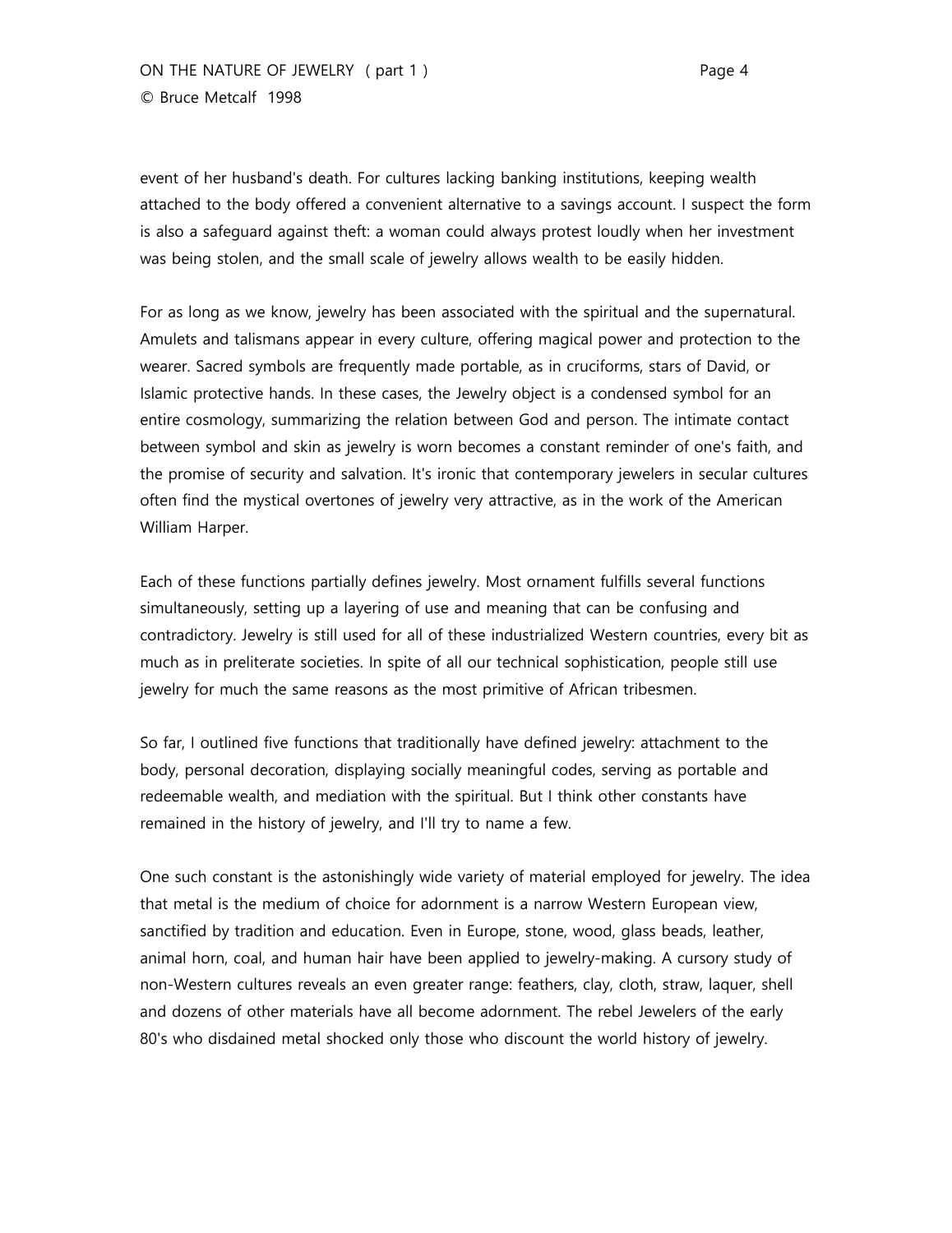Second, the majority of jewelry is caught up in sensual and sexual appeal. The basic impulse of decorating the body has always been connected to a bid for acceptability, of trying to be secure and likeable. The powerful human urge to belong is a basic motivation for the use of jewelry, and the means to that end has always been looking as good as possible. Every society, of course, has its own standards as to what looks good, but the common thread is sensual and sexual appeal. The shine of polished metal and the glitter of faceted gemstones on wedding rings are typical of the seductive allure of jewelry. In an example from African culture, the yaake dance of the Wodaabe tribe of Niger, young men adorn themselves so as to accentuate the local standards of masculine beauty: straight noses, white eyes and teeth, and slender bodies. During the dance, young women can choose the man they find most attractive, and they later discretely spend the night together. Just as in your average pick-up bar, good looks pay off.

For the westernized practitioner, designing jewelry to stimulate desire creates some ethical problems. I don't condemn desire itself; the emotion is part of the human condition. Playing with allurement can be fun and stimulating. But in the industrialized West, attractiveness is often inextricable from the appearance of wealth. That is to say, most of us are taught that precious metal and expensive gems are desirable, just as wealth itself is desirable. A jeweler who confines his output to the most seductive and valuable of materials, according to this society, is going to become a servant of the rich. And while some jewelers have no objection to this role, others believe it unethical to so limit one's potential audience, and the vast majority of one's fellow citizens.

On another level, I suspect that playing into the sexual appeal of fine jewelry can reinforce unfortunate role stereotypes for women. In most societies, women have long been regarded as sexual objects, not as complete human beings. Since women are still the primary users of jewelry, one must question whether jewelry reinforces the idea of women as yet another possession, or an equal partner in the social process. I don't know what the answer is. But if jewelry is to stress sexual allure, it must also maintain the dignity of men and women alike, and refuse to treat women as amusing sex objects. Considering that the majority of studio jewelers are women, perhaps the younger generation is now more sensitive to the way social codes (of which jewelry is one) can reinforce role stereotypes.

The sensuousness of jewelry brings up another constant that seems to permeate the history of the field. I believe jewelry is generally visual and ornamental, rather than conceptual. Let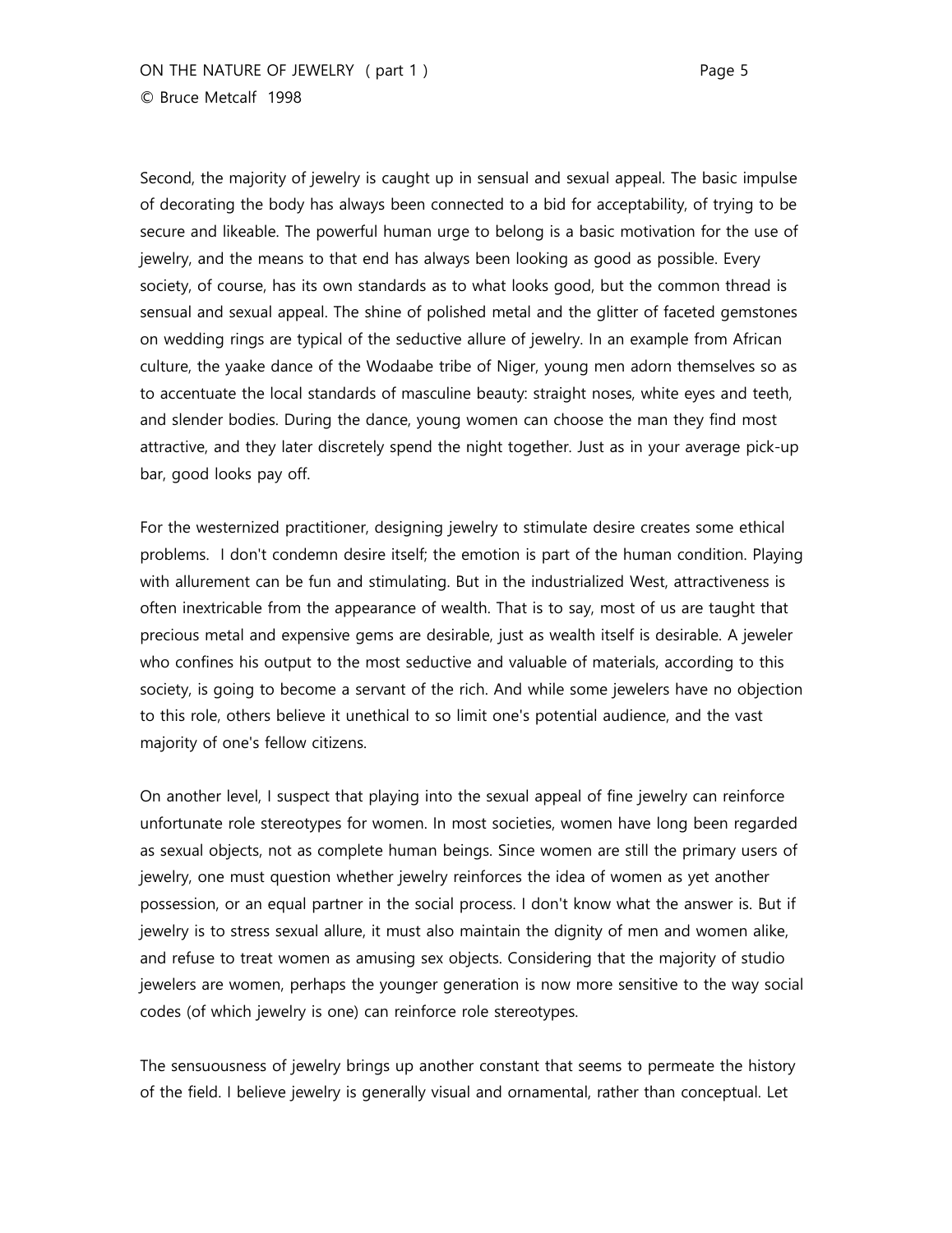me show you two works done within five years of each other. The first is a piece of bodyjewelry by Arline Fisch from 1969. It is very much a decoration placed on the body, the detail and structure of which was intended to create a rich and rewarding visual experience. As the model moved, the piece moved as well, making a second contour that echoed the human form. It probably made a subtle noise, too. It is first and foremost an object, and the experience of it is primarily sensuous.

The second piece, called "Velvet Water" was done a few years later by the California artist Chris Burden. The genre came to be called "body-art", and it is fundamentally different from the Fisch piece. Here, Burden immersed his head in a sink full of water and tried to breathe, until he collapsed on the floor choking. The audience watched the event on video monitors. The work is essentially cerebral, not sensuous. Burden decided to make his own body the material of art, instead of using a medium like oil paint or steel. Further, he determined to address the subject of existential pain by actually experiencing pain, not symbolizing it. Finally, the work is not an object but an event, which was reconstructed first on video and then in the imagination. It is not sensual experience that sums up this piece: it is a mental construct. The purpose here was to address the context of art and the idea of suffering, not to make a pleasing visual and auditory experience. In a sense, the piece is to be thought about, much more than seen.

The piece by the jeweler relies on sensuous experience for its impact. The piece by the conceptual artist relies on the intellect. I will not claim one to be better than the other. Some people will refuse to respect the pleasantness of Fisch's piece, others will dismiss the esoteric nature of Burden's performance. While some jewelers have followed Burden and tried to focus exclusively on concept by dematerializing the object, the tremendous bulk of historical jewelry is more closely aligned with Arline's work. Most jewelry is a coded, portable, ornamental object, accessible by sensation. This is not to say jewelry is necessarily unintelligent, but rather that it may rest on a different premise than deeply conceptual art. While this discussion has concentrated on the traditional functions and qualities of jewelry, please don't understand that I am advocating a slavish adherence to convention. To the contemporary practitioner, the past can be a rich and valuable resource, as well as an inspiration. Unfortunately, the Modernist view holds that tradition creates stagnation and repression. (As if in agreement, the word "tradition" appears as a synonym for "oldness" and "decline" in my copy of Roget's Thesaurus.) The early modernists struggled against a system of art and thought that was totally intolerant of fresh new ideas. To thinkers like Adolh Loos